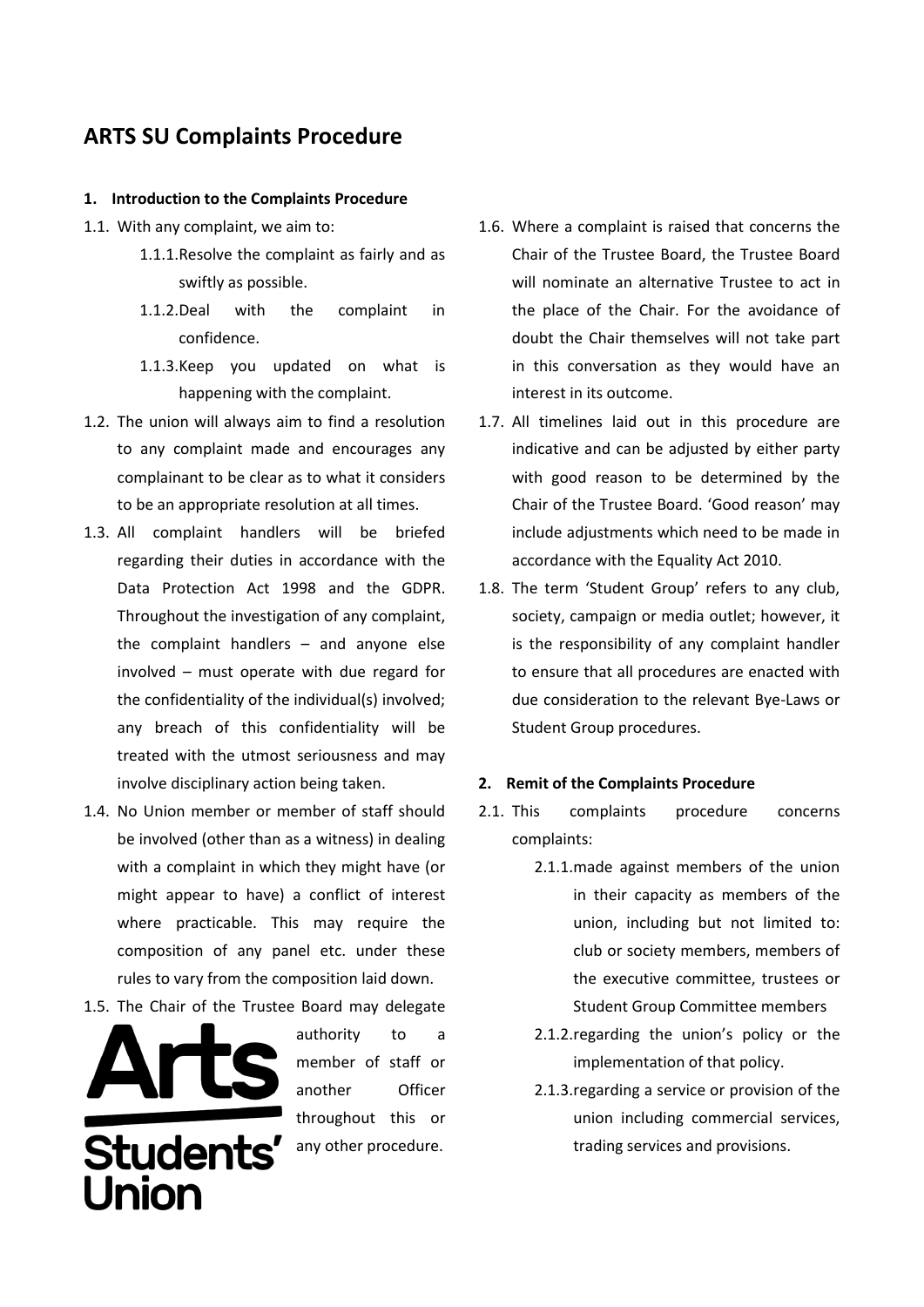- 2.2. This complaints procedure does not concern complaints:
	- 2.2.1.regarding any election or referendum; such complaints should be raised in accordance with the election rules which can be found here.
	- 2.2.2.complaints about a matter of Union Policy, or the way it or the Constitution is interpreted or implemented, will be dealt with by submission to the Chair of the Student Council.
	- 2.2.3.Normally, any student who is dissatisfied with the work of an elected officer, or how elected officers are implementing policy, that student may submit a formal motion to Student Council; in some circumstances, complaints about elected officers may be considered in accordance with these Procedures, at the discretion of the Chair of the Trustee Board or Student Council Chair.
	- 2.2.4.Complaints made against other students or student activity which has taken place outside of their capacity as members of the union; such complaints should be dealt with in according with UAL's Complaints Procedures. Complainants can be supported by the Union's Advice Service to make such a referral.



2.3. The Chair of the Trustee Board may decide to refer the case for consideration in accordance with

UAL's Complaints Procedures before any consideration is given under these Procedures. Equally, UAL may refer a case to be considered in accordance with these Procedures before or after UAL's Procedures.

- 2.4. Anyone can make a complaint in accordance with this procedure including members of the public, University staff, Union Staff and other members.
- 2.5. Where the Complaint involves a particular Student Group, the Committee of that Group will be expected to nominate one member of the Committee to act as a representative of that Student Group.
- 2.6. Vexatious or frivolous complaints will not be considered, at the discretion of the Chair of the Trustee Board
- 2.7. All serious complaints will be given due regard though anonymous complaints will only be considered where good reason has been provided, at the discretion of the Chair of the Trustee Board.
- 2.8. The Union may decide to temporarily suspend any member or Officer of the Union (herein referred to as individual(s)) or Student Group pending the investigation of any complaint or Disciplinary action, at the discretion of the Chair of the Trustee Board.
- 2.9. The complaints process may be put on hold where a complaint has been made where action is required in according with other procedures (such as HR procedures or a Police investigation).

# **3. Complaints procedure**

3.1. All complaints should be made on the complaints form available on the ARTS SU website.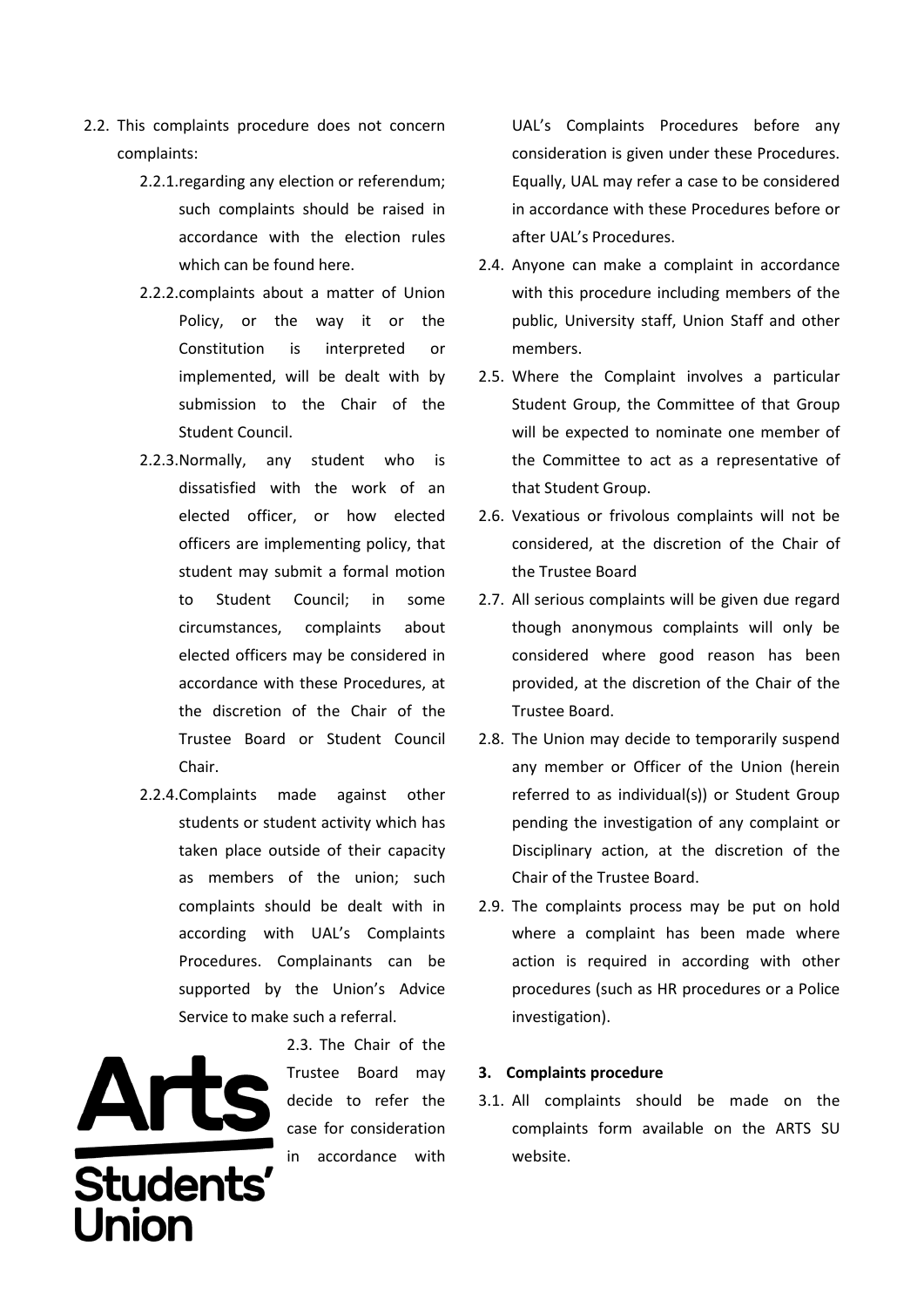- 3.2. The complaint should be submitted to the Chair of the Trustee Board, or where the complaint refers to the Chair of the Trustee Board to the Chief Executive Officer via the email addresses supplied on the website.
- 3.3. Complaints received in another format may be considered, at the Chair of the Trustee Board's discretion; any complaints submitted elsewhere should be referred directly to the Chair of the Trustee Board.
- 3.4. When a complaint is received, the Chair of the Trustee Board or delegate will enter the details in a log, and forward the complaint to the relevant officer or staff member for initial consideration; these are the 'complaint handlers' for the case.
- 3.5. The complaint handlers will first consider whether the complaint should be dealt with informally, or proceed directly to the formal stages below.
- 3.6. At this stage, the complaints handler will formally acknowledge receipt of the complaint within 5 working days and notify the complainant as to how it will be dealt with.

#### **4. Informal investigation**

4.1. The complaint handler may contact the complainant outlining what information is required in order to complete the informal investigation stages. This may include asking the complainant to attend an investigative meeting. Where this is not necessary, the complaint handler will proceed with the



4.2. After investigating the complaint, the complaint handler will write to the complainant outlining the investigations which have taken place. The response will also detail the next steps which will be taken from the following:

- 4.2.1.that no action is proposed as a result of the complaint and the complaint will be closed.
- 4.2.2.that resolutions or changes will be undertaken as a result of the complaints and will be closed.
- 4.2.3.that the matter requires referral to the formal stages below.
- 4.2.4.That the matter should be considered in accordance with another procedure (such as the union's bye-laws or H&S for example).
- 4.3. The response provided will give reasons for the decision reached, and explain the option to request a review outlined below.
- 4.4. If the complainant is dissatisfied with the outcome proposed, the complainant will have five working days from the date of the Union's response to request a review of this outcome, giving the reasons why they are dissatisfied.
- 4.5. The Chair of the Trustee Board will review any requests submitted in 4.4 and determine whether the complaint should be referred to the formal stages of the procedure, or whether the decision to close the complaint at the informal stage should be upheld; the Chair of the Trustee Board's decision will be final.

## **5. Formal Investigation**

- 5.1. If the complaint cannot be resolved informally, the complaint will then be considered in accordance with these formal stages.
- 5.2. The Chair of the Trustee Board will nominate a new complaint handler, not previously involved in the case. This will normally be a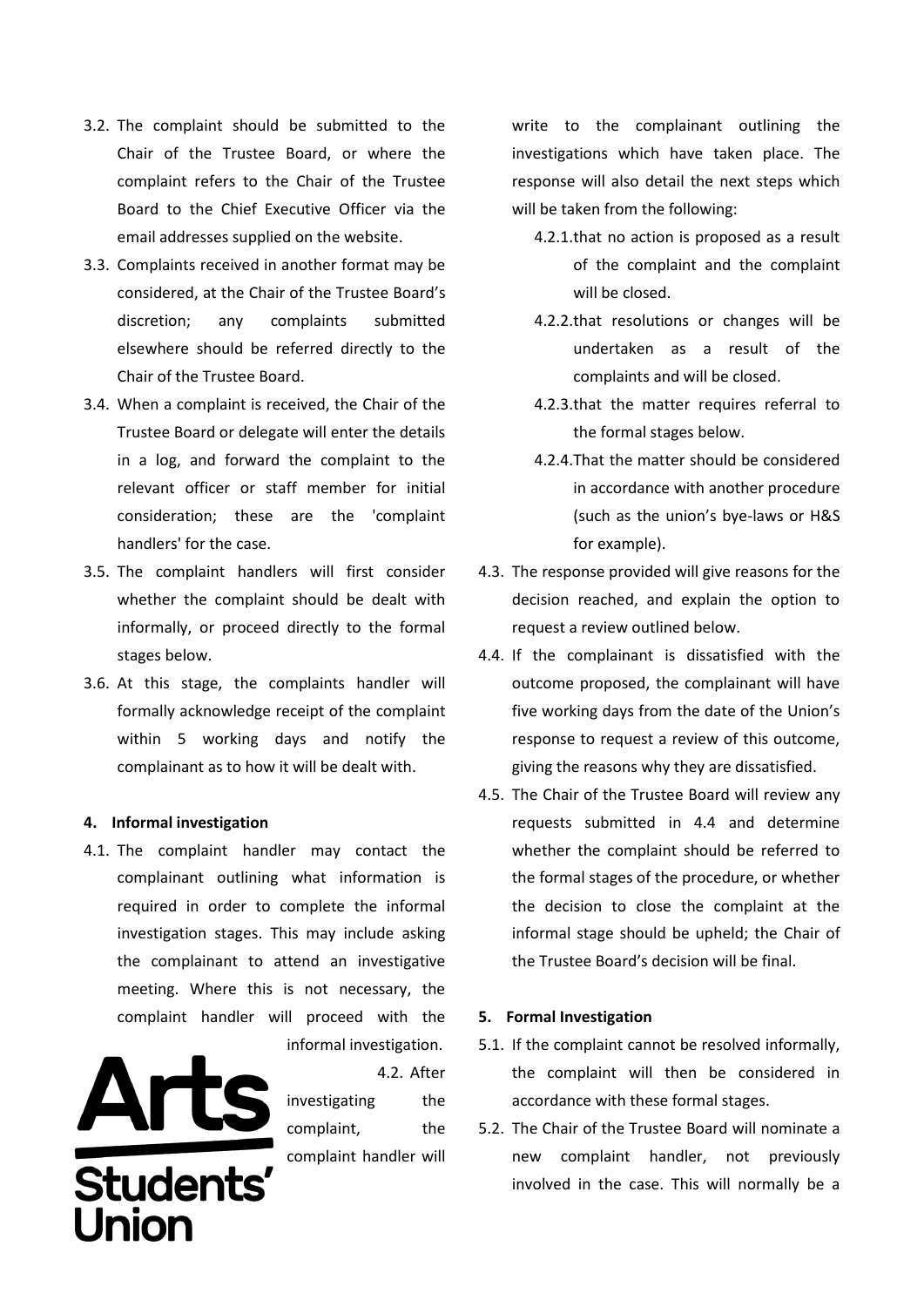member of staff more senior than the previous complaint handler.

- 5.3. The new complaint handler will contact the complainant outlining what information is required in order to complete the formal investigation stages. This may include information from third parties, such as UAL and any relevant information will be sought from any parties.
- 5.4. In most cases, the complainant and any others involved in the complaint, including staff members, will be asked to attend a formal investigative meeting with a Complaints Panel, to be appointed by the Chair of the Trustee Board, who will not themselves be a member of the panel.
- 5.5. The Panel will be made up of up to two Sabbatical, Part-Time Officers or Student Trustees and one member of the Senior Leadership Team. None will have had previous involvement in the case.
- 5.6. After investigating the complaint, the complaint handler will write to the complainant outlining the investigations which have taken place.
- 5.7. The response will also detail the outcome of the investigation, which will likely be (but not limited to) one of the following:
	- 5.7.1.That the complaint is not upheld and that no further action is proposed as a result of the complaint.
	- 5.7.2.That the complaint is either partially or wholly upheld, and will outline



what resolutions or changes will be undertaken as a result of the complaint.

- 5.7.3.that the matter requires referral to the Disciplinary (or other) procedures via the Chair of the Trustee Board. Where the matter is referred to other procedures, the complaints procedure will be considered closed.
- 5.8. The response provided will give reasons for the decision reached, and explain the option to request a review outlined below.
- 5.9. If the complainant is dissatisfied with the outcome proposed, the complainant will have five working days from the date of the Union's response to request a review of this outcome, giving the reasons why they are dissatisfied.
- 5.10. The Chair of the Trustee Board will determine whether the complaint outcome should be reviewed or if the outcome of the complaint at the formal stage should be upheld; the Chair of the Trustee Board's decision will be final.

# **6. Review Stage**

- 6.1. If the Chair of the Trustee Board determines that the complaint outcome should be reviewed, the complaint will then be considered in accordance with these review stages.
- 6.2. The complaint handler will be asked to provide a report of the investigations and outcomes determined thus far to the Trustee Board, or a panel thereof, not including the Chair of the Trustee Board.
- 6.3. The Board/Panel will review the complaint outcome and determine whether:
	- 6.3.1.The complaint has been considered appropriately and fairly
	- 6.3.2.The resolutions to the complaints proposed are appropriate and reasonable